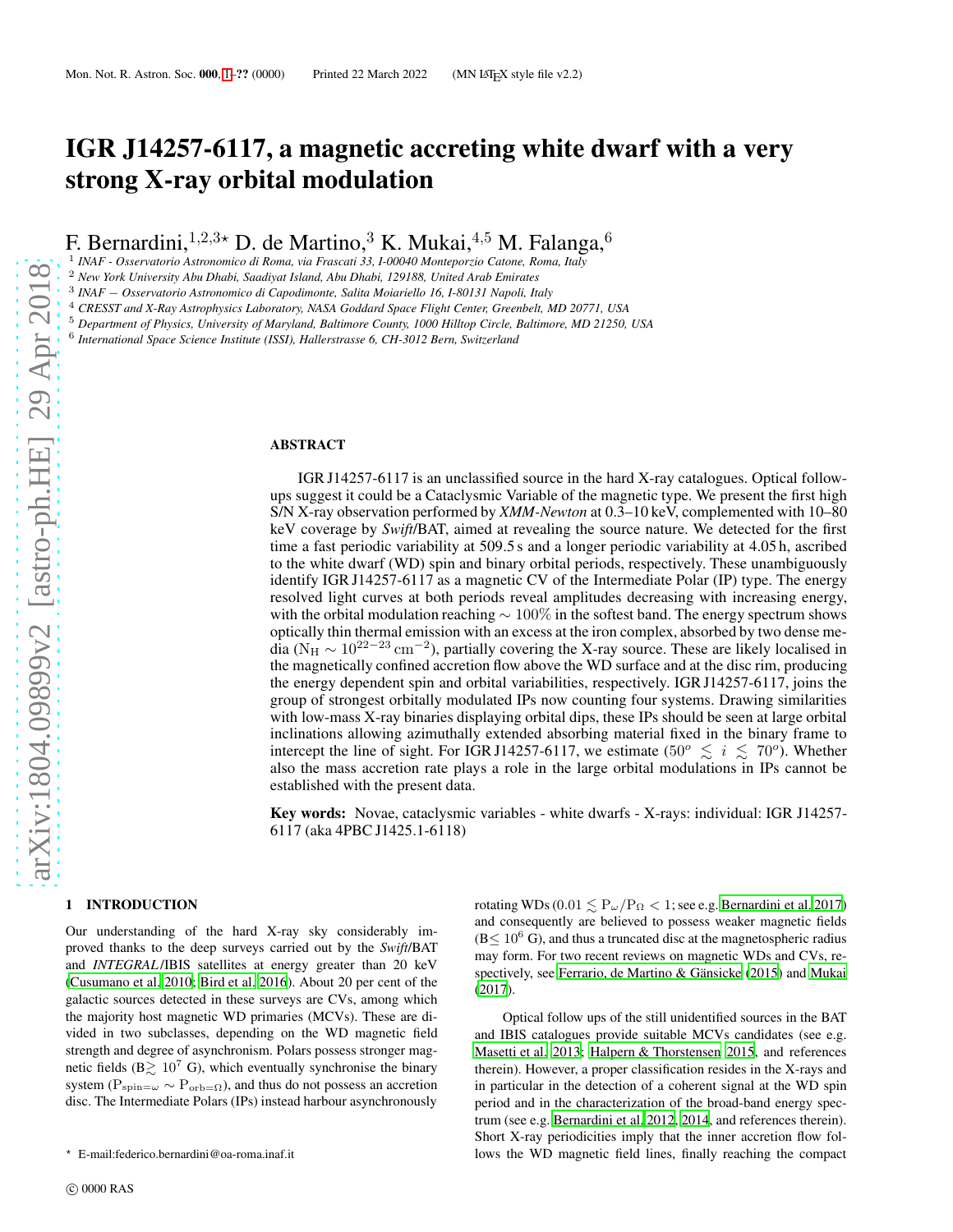# 2 *F. Bernardini et al.*

object surface, testifying that the WD is indeed magnetic. Since the flow has a supersonic velocity, a standoff shock forms and matter in the post shock region (PSR) cools (and slows) down via bremsstrahlung (hard X-ray) and cyclotron (optical/nIR) radiation [\(Aizu 1973;](#page-7-6) [Wu, Chanmugam & Shaviv 1994](#page-8-3); [Cropper et al.](#page-7-7) [1999\)](#page-7-7), the efficiency of which mainly depends on the magnetic field intensity [\(Woelk & Beuermann 1996](#page-8-4); [Fischer & Beuermann](#page-8-5) [2001\)](#page-8-5). Cyclotron is more efficient in high intensity magnetic field systems, e.g. Polars, while IPs are bremsstrahlung dominated systems and so, in general, harder X-ray emitters. MCV X-ray spectra are also characterised by the ubiquitous presence of a Fe  $K_{\alpha}$  line at 6.4 keV, due to Compton reflection from the nearly neutral WD surface [\(Mukai 2017\)](#page-8-0) and, in some cases, by a soft ( $\sim 20 - 100$ eV) X-ray blackbody emission due to thermalisation of the hard Xrays, likely from the WD surface polar region. Nowadays, thanks to high S/N X-ray instruments like *XMM-Newton*, the blackbody soft component is frequently detected also in IPs and not only in Polars as it originally seemed to be the case (see e.g. [Bernardini et al.](#page-7-2) [2017,](#page-7-2) and reference therein).

IGR J14257-6117 is one of the still unclassified BAT and IBIS sources, for which X-ray properties were not studied yet. It was proposed to be a MCV, due to its optical spectroscopic characteristics, displaying strong emissions of Balmer, He I and He II [\(Masetti et al. 2013](#page-8-1)). We here present the first simultaneous X-ray and optical data collected with *XMM-Newton* complemented with *Swift*/BAT high-energy spectral coverage that allow us to unambiguously identify it as a new member of the IP class with a particularly strong X-ray orbital modulation.

#### 2 OBSERVATIONS AND DATA REDUCTION

#### 2.1 *XMM-Newton* observations

IGR J14257-6117 was observed on 2017-01-20 by *XMM-Newton* with the European Photo Imaging Cameras (EPIC: PN, MOS1 and MOS2 [Strüder et al. 2001;](#page-8-6) [Turner et al. 2001;](#page-8-7) [den Herder et](#page-7-8) al. [2001\)](#page-7-8) as main instruments, complemented with simultaneous optical monitor (OM, [Mason et al. 2001](#page-8-8)) photometry. The observation details are reported in Table [1.](#page-2-0) Data were processed using the Science Analysis Software (SAS) version 16.1.0 and the latest calibration files available in 2017 October.

Source photon event lists and spectra for EPIC cameras were extracted from a circular region of radius 40 arcsec. The background was extracted in the same CCD where the target lies, selecting a region free from sources contamination, avoiding CCD gaps. The observation was affected by moderate particle background epochs that were conservatively removed in all instruments for the spectral analysis, while for the timing analysis, the whole dataset was used.

Background-subtracted PN and MOSs light curves were produced with the task EPICLCCORR in several energy bands, with different bin size depending on the source and background rates. The event arrival times were barycentered by using the task BARYCEN. Before fitting, spectra were rebinned using SPECGROUP. A minimum of 50 and 25 counts in each bin for PN and MOSs, respectively, and a maximum oversampling of the energy resolution by a factor of three were set. Phase resolved spectra were also extracted at the minimum and maximum of the spin and orbital cycle. The response matrix and the ancillary files were generated using the tasks RMFGEN and ARFGEN, respectively. The RGS1 and RGS2 spectra were of poor S/N for a useful analysis. PN and MOSs spectra were fitted together by using XSPEC version 12.9.1p package [\(Arnaud](#page-7-9) [1996](#page-7-9)).

The OM was operated in fast window mode using the V-band (5100–5800 Å) filter. The background subtracted light curve was generated with the task OMFCHAIN with a bin time of 10 s and then the barycentric correction was applied.

#### 2.2 The *Swift* observations

The *Swift*/BAT eight-channel spectra and response file from the first 66 months of BAT monitoring [\(Baumgartner et al. 2013](#page-7-10)) were downloaded from the publicly available archive at the Palermo BAT website<sup>[1](#page-1-0)</sup>. IGR J14257-6117 is detected up to 80 keV, to which we restricted the spectral analysis.

#### 3 DATA ANALYSIS AND RESULTS

#### 3.1 Timing analysis

The results presented in this section refer to the analysis of the sum of the source event files and background subtracted light curves of the three EPIC cameras. Two and a half cycle of a long-term periodic variability are clearly present in the background subtracted 0.3–12 keV light curve with superposed periodic short-term variations (Figure [1\)](#page-3-0). The X-ray light curve was heavily rebinned to wash out any short-term variation. A fit with a single sinusoid plus constant gives a period of  $4.05\pm0.06$  h and a pulsed frac-tion (PF)<sup>[2](#page-1-1)</sup> of 44 $\pm$ 2 per cent. We naturally interpreted it as the binary system orbital period ( $P_{\Omega}^{X,lc}$ ). All uncertainty are hereafter reported at  $1\sigma$  confidence level. The fit slightly improves including the first harmonic, giving a period of  $4.02 \pm 0.04$  h. Then, the power spectra of the 0.3–12 keV source event file was computed, which showed besides the strong low frequency peak due to the orbital modulation, two less intense and close-by higher frequency (∼ 2 mHz) peaks (Figure [2\)](#page-3-1). A phase-fitting technique (see e.g. [Dall'Osso et al. 2003](#page-7-11)) was used to accurately determine the period of the stronger signal. This results  $509.5 \pm 0.5$  s with PF=  $9.7 \pm 1.6$ per cent. A weaker peak at its first harmonic is also detected at  $7\sigma$  confidence level, with a PF of 3.6 $\pm$ 1.6 per cent (see Table [3\)](#page-2-1). We interpreted the 509.5 s period as the spin period of the accreting primary ( $P_{\omega}^{X}$ ). Since such slow rotators are only encountered in high mass X-ray binaries and never in LMXBs, and since the optical characteristics of IGR J14257-6117 are typical of CVs/LMXBs, we can safely identify it as a magnetic CV of the IP type. Its spinto-orbit period ratio of 0.03 locates IGR J14257-6117 among the majority of asynchronous systems confirmed so far in the spinorbital period plane [\(Bernardini et al. 2017\)](#page-7-2). The second weaker signal is instead found at the slightly longer period of  $526.8 \pm 2.0$ s, by using the FTOOLS<sup>[3](#page-1-2)</sup> task EFSEARCH [\(Blackburn 1995\)](#page-7-12). This is interpreted as the sideband ( $\omega - \Omega$ , the beat) between the spin and the orbital periods. We note that this is the stronger sideband usually found in IPs. The spin-to-beat amplitude ratio is found to be 1.4±0.2 (see also Sect. [4\)](#page-4-0). From the latter, we also derive  $P_{\Omega}^{X,side} = 4.30 \pm 0.53$  h, which is consistent within  $1\sigma$  with the orbital period obtained from fitting the X-ray light curve. For a

<sup>1</sup> http://bat.ifc.inaf.it/

<span id="page-1-1"></span><span id="page-1-0"></span><sup>&</sup>lt;sup>2</sup> PF =  $(F_{\text{max}} - F_{\text{min}})/(F_{\text{max}} + F_{\text{min}})$ , where  $F_{\text{max}}$  and  $F_{\text{min}}$  are respectively the maximum and minimum fluxes of the sinusoid at the fundamental frequency.

<span id="page-1-2"></span><sup>3</sup> http://heasarc.gsfc.nasa.gov/ftools/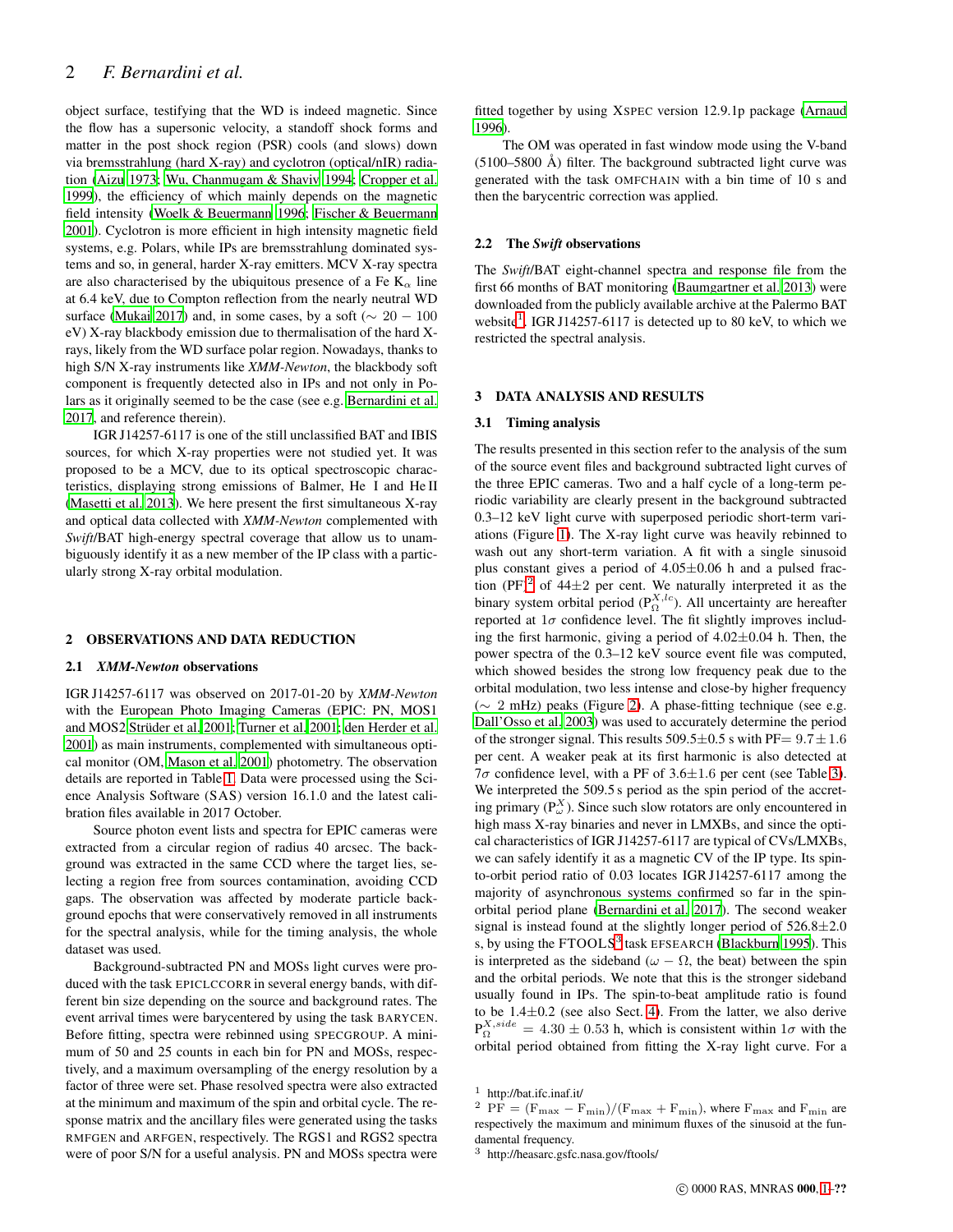**Table 1.** Summary of main observation parameters for all instruments. Uncertainties are at  $1\sigma$  confidence level.

<span id="page-2-0"></span>

| Source Name<br>Coordinates $(J2000)^b$                  | Telescope  | <b>OBSID</b> | Instrument                                            | Date<br>yyyy-mm-dd                                         | $UT_{\text{start}}$<br>hh:mm     | $T_{\rm exp}$ <sup>a</sup><br>ks | Net Source Count Rate<br>c/s                                                    |
|---------------------------------------------------------|------------|--------------|-------------------------------------------------------|------------------------------------------------------------|----------------------------------|----------------------------------|---------------------------------------------------------------------------------|
| IGR J14257-6117<br>$RA=14:25:07.58$<br>$Dec=61:18:57.8$ | XMM-Newton | 0780700101   | $EPIC-PNc$<br>$EPIC-MOS1c$<br>$EPIC-MOS2c$<br>$OM-Vd$ | $2017 - 01 - 20$<br>2017-01-20<br>2017-01-20<br>2017-01-20 | 07:02<br>06:57<br>06:57<br>07:03 | 37.5<br>37.7<br>37.7<br>33.3     | $0.475 \pm 0.006$<br>$0.152 + 0.002$<br>$0.160 \pm 0.002$<br>$18.62 \pm 0.13^e$ |
|                                                         | Swift      |              | BAT <sup>f</sup>                                      |                                                            |                                  | 8581                             | $1.9 \pm 0.3 \times 10^{-5}$                                                    |

<sup>a</sup> Net exposure time.

<sup>b</sup> Coordinates of the optical counterpart.

<sup>c</sup> Small window mode (thin filter applied).

 $d$  Fast window mode. The central wavelength of the V filter is 5430 Å.

<sup>e</sup> OM instrumental magnitude.

 $<sup>f</sup>$  All available pointings collected from 2004 December to 2010 September are summed together.</sup>

<span id="page-2-2"></span>Table 2. Timing properties of IGR J14257-6117. Uncertainties are at  $1\sigma$ confidence level. From left to right:  $P_{\omega}^{X}$  (X-ray spin period);  $P_{side}^{X}$  (X-ray sidebands);  $P_{\Omega}^{X,side}$  (orbital period derived from X-ray sidebands);  $P_{\Omega}^{X,lc}$ (orbital period derived from X-ray light curve fitting);  $A^X_\omega / A^X_{side}$  (spin to sideband X-ray amplitude ratio);  $P_{\Omega}^{A}$ (adopted orbital period in this work).

| $P^X_\omega$<br>s | $P^X_{side}$<br>s | $P_{\Omega}^{X,side}$ | $P_{\Omega}^{X,lc}$                                                           | $A_{\omega}^X/A_{Side}^X$ | ${\bf P}^{A}_{\Omega}$ |
|-------------------|-------------------|-----------------------|-------------------------------------------------------------------------------|---------------------------|------------------------|
|                   |                   |                       | $509.5 \pm 0.5$ $526.8 \pm 2.0$ $4.30 \pm 0.53$ $4.05 \pm 0.06$ $1.4 \pm 0.2$ |                           | $4.05 + 0.06$          |

<span id="page-2-1"></span>Table 3. Pulsed fraction vs energy. Results refer to the fundamental frequency ( $\omega$ , and  $\Omega$ , Table [2,](#page-2-2) column 2 and 4). Uncertainties are at  $1\sigma$  confidence level.

| Pulsed Fraction |          |            |        |          |                                                                   |  |  |  |  |
|-----------------|----------|------------|--------|----------|-------------------------------------------------------------------|--|--|--|--|
|                 |          |            |        |          | Period 0.3–2 keV 2–3 keV 3–5 keV 5–12 keV 0.3–12 keV <sup>a</sup> |  |  |  |  |
| $\%$            | $\%$     | $\%$       | $\%$   | $\%$     | $\%$                                                              |  |  |  |  |
|                 |          |            |        |          |                                                                   |  |  |  |  |
| $P_{\omega}$    | $18\pm2$ | $15 \pm 3$ | $7+2$  | $6 + 2$  | $9.7 + 1.6$                                                       |  |  |  |  |
| $P_{\Omega}$    | $84 + 3$ | $60+3$     | $33+2$ | $12 + 2$ | $4 + 2$                                                           |  |  |  |  |

 $^a$  The first harmonics have  $\mathrm{PF}_{2\omega} = 3.6 \pm 1.6$  per cent and  $PF_{2\Omega} = 8 \pm 2$  per cent.

# 3.2 Spectral analysis

Fits of the broad-band average spectrum were made on the three EPIC cameras plus BAT spectra simultaneously, encompassing the range from 0.3 to 80 keV. An inter-calibration constant (fixed to one for the PN only) was used to account for instrument calibration discrepancies and spectral variability due to the fact that the BAT data are not simultaneous. All model parameters were linked between different instruments with the exception of the multiplicative constants.

IGR J14257-6117 has a thermal spectrum showing emission at the iron complex. These are characteristics generally observed in CVs and particularly in the magnetic systems, which usually have multi-temperature spectra locally absorbed by dense cold material (see e.g. [Done, Osborne & Beardmore 1995](#page-7-13); [Ezuka & Ishida](#page-7-14) [1999](#page-7-14); [Beardmore, Osborne & Hellier 2000](#page-7-15); [de Martino et al. 2004;](#page-7-16) [Bernardini et al. 2012,](#page-7-4) [2013;](#page-7-17) [Mukai et al. 2015;](#page-8-9) [Bernardini et al.](#page-7-2) [2017](#page-7-2)). Consequently, the broad-band spectrum was fitted using a model consisting of an optically thin plasma component (MEKAL or CEMEKL in XSPEC), with metal abundances  $(A<sub>Z</sub>)$  with respect to Solar<sup>[4](#page-2-3)</sup> left free to vary, plus a narrow Gaussian line kept fix at 6.4 keV accounting for the fluorescent Fe  $K_{\alpha}$  feature, all absorbed by a total (PHABS) and two partial (PCFABS) covering columns. Indeed, a fit with only one absorbing partial covering column shows clear residuals below 1 keV. Therefore, as is the case for other IPs showing a strong orbital modulation [\(Bernardini et al. 2017](#page-7-2)), a second

summary of the timing properties of IGR J14257-6117 see Table [2.](#page-2-2)

The V-band light curve instead did not show obvious periodic variability, but when folded at the X-ray orbital period a modulation is detected above  $3\sigma$  confidence level. It is much weaker than that in the X-rays, its PF being only 15 per cent (Figure [1\)](#page-3-0).

To inspect spectral changes along the spin period, the background subtracted light curves were folded at  $P_{\omega}^{X}$  and the hardness ratios (HRs, defined as the count rate ratio in each phase bins between two selected energy ranges) were then computed. Spectral hardening at spin minimum ( $\sim \phi = 0.0 - 0.4$ ) was detected. To quantify the variation of the spin signal with respect to the energy interval, the PF was computed in five energy bands (0.3–1, 1–3, 3– 5, and 5–12 keV) by fitting the modulation with a sinusoid at the fundamental frequency. The PF slightly decreases when the energy increases from a maximum 17.5 per cent (0.3–1 keV) to a minimum of 6.2 percent (5–12 kev; Table [3](#page-2-1) and Figure [3\)](#page-4-1). This behaviour is indicative of photoelectric absorption from neutral material localised above the X-ray emitting polar region.

Spectral variations (HRs) were also inspected as a function of the orbital period. The amplitude of the orbital modulation also decreases with increasing energy with PF of 84 per cent in the 0.3- 1 keV to ∼ 12 per cent in the hardest band (Table [3](#page-2-1) and Figure [4\)](#page-4-2). The spectrum is clearly harder during orbital minima, indicating the presence of additional neutral material localized at a fixed region in the binary frame.

<span id="page-2-3"></span><sup>4</sup> We set the abundance to that of the ISM from [Wilms, Allen & McCray](#page-8-10) [\(2000\)](#page-8-10)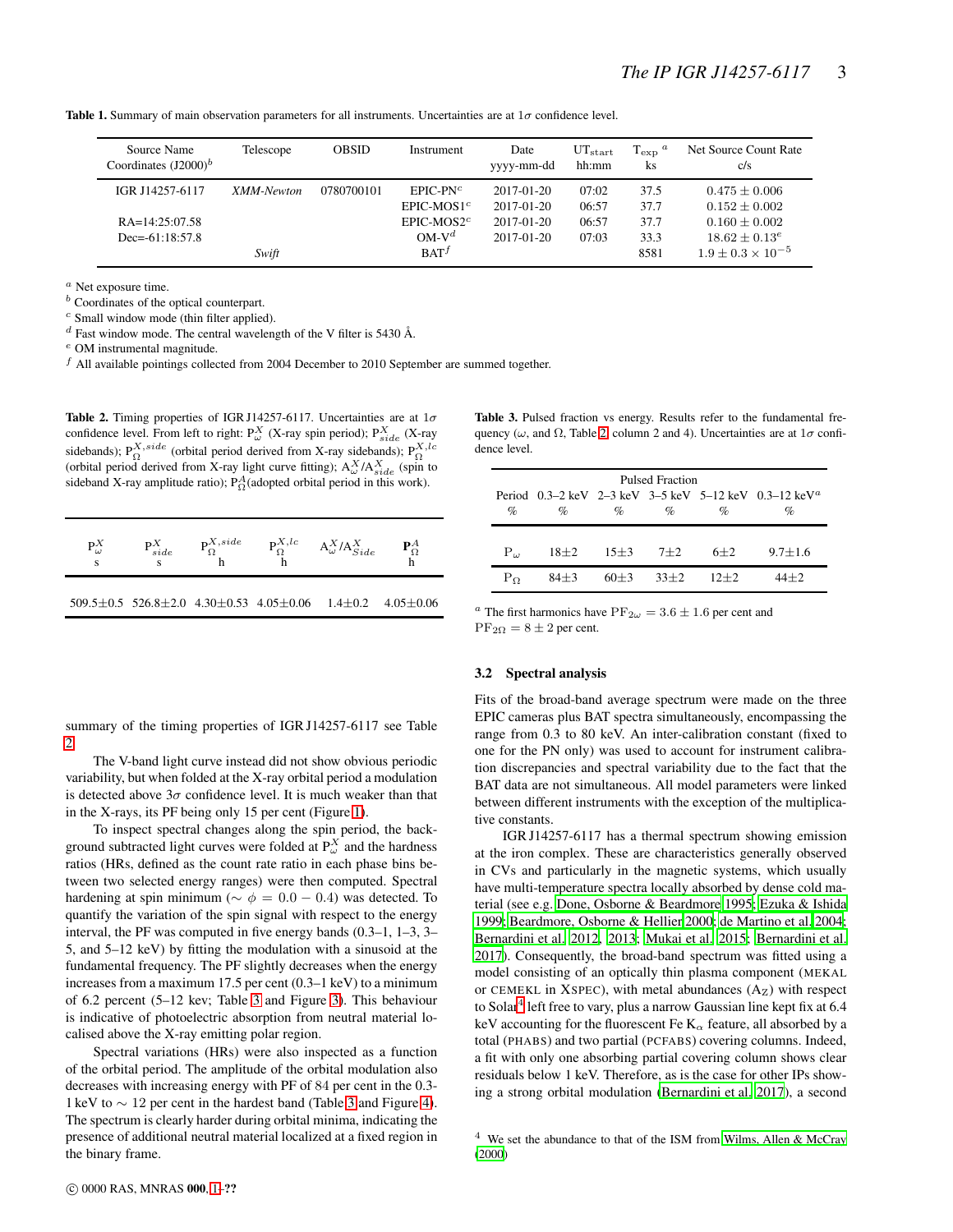

<span id="page-3-0"></span>Figure 1. Left: PN plus MOSs 0.3-12 keV background subtracted light curve of IGR J14257-6117. Short-term, the WD spin, and long-term, the orbital, modulations are present. *Right:* Background subtracted V-band (top) and 0.3–12 keV (bottom) light curves, folded at the orbital period. Two cycles are shown for plotting purposes. The reference folding time is the integer of the observation start time. In both panels, the solid line represents a sinusoid at the 4.05 h period.



<span id="page-3-1"></span>Figure 2. PN 0.3–12 power spectrum zoomed in the spin  $(\omega)$  and beat  $(\omega -$ Ω) frequency region.

absorber was included in the spectral fit. The use of two PCFABS is also justified by the fact that the intensities of the spin and orbital modulations decrease as the energy increases and thus they are likely due to different components. We obtained statistically acceptable fits using both a multi-temperature plasma (CEMEKL)  $(\chi^2_{\nu} = 0.98, 319 \text{ d.o.f.})$  and a single temperature plasma (MEKAL)  $(\chi^2_{\nu} = 1.03, 319 \text{ d.o.f.})$  (Table [4\)](#page-5-0).

The total absorber  $N_{\text{phabs}} = 2.2 - 3.6 \times 10^{21} \text{ cm}^{-2}$  is one order of magnitude lower than that of the ISM in the direction of the source [\(Kalberla et al. 2005\)](#page-8-11). The partial covering absorbers have densities of the order of  $2 - 3 \times 10^{22}$  cm<sup>2</sup> (Pcf1) and  $2 - 3 \times 10^{23}$  $\text{cm}^{-2}$  (Pcf2) and their covering fractions are large:  $\sim 80$  per cent (Pcf1) and ∼ 65 per cent (Pcf2). The spectrum does not require a soft optically thick component (e.g. kT<sub>BB</sub>  $\sim 20 - 100$  eV). In the case of the CEMEKL, the maximum plasma temperature is poorly constrained even not fixing to 1 the power-law  $\alpha$  index and we derived a  $3\sigma$  lower limit of 35 keV. This is much higher than that derived using MEKAL, where kT=  $18\pm\frac{5}{2}$  keV. However, we note that in the latter case the temperature represents an average over the entire PSR, so the two temperatures are not expected to be consistent. We note that even if a lower limit, the CEMEKL temperature should be considered as a more reliable estimate of the shock temperature. We also checked whether a reflection component is required in the spectral fits, as indicated by the presence of the 6.4 keV iron fluorescent line (EW=180±20eV), that would alleviate the problem of such high lower limit to the maximum temperature. Such component is however not statistically required in the spectral fits.

To obtain an estimate of the mass of the accreting WD, the broad-band continuum spectrum was also fitted (above 3 keV only) with the more physical model developed by [Suleimanov, Revnivtsev & Ritter \(2005](#page-8-12)), which takes into account both temperature and gravity gradients within the PSR. This gives a loosely constrained mass:  $M_{WD} = 0.58 \pm 0.20 M_{\odot}$  ( $\chi^2_{\nu} = 1.13$ , 189 d.o.f.). It is however consistent within  $\sim 1\sigma$  with the lower limit to the mass derived using the maximum CEMEKL temperature  $(M_{WD} > 0.78 M_{\odot})$ . Clearly the *Swift*/BAT spectrum is of too low quality to obtain a precise WD mass and higher S/N data are needed (see [Suleimanov et al. 2016](#page-8-13); [Shaw et al. 2018\)](#page-8-14).

To investigate the role of spectral parameters in generating the X-ray spin modulation, a spin-phase resolved spectroscopic (PPS) analysis was performed. EPIC spectra extracted at spin maximum and minimum were fitted separately using both models presented in Table [4.](#page-5-0)  $N_{\rm H_{\rm Ph}}$ , Az, and kT (which is otherwise unconstrained) were fixed at their average spectrum best-fitting values. All other parameters, hence the two partial covering absorbers and the Gaussian normalization, were left free to vary. Likely due to the low PF (Table [3\)](#page-2-1), all free parameters are constant within less than  $2\sigma$ . A similar analysis was also performed on the EPIC spectra extracted at orbital maximum and minimum. This time, only the two partial covering components were left free to vary and all other model components were fixed at their average spectrum best-fitting values. The spectrum at orbital minimum is clearly harder. This is due to a significant change in both partial covering absorbers that increase at orbital minimum. In particular, in the case of both CE-MEKL and MEKAL,  $N_{\text{H}_{\text{Pc1}}}$  and  $N_{\text{H}_{\text{Pc2}}}$  increase by a factor of  $\sim 3$ and ∼ 2, respectively. On the other hand, the covering fraction of Pc1 significantly increases at orbital minimum, but not that of the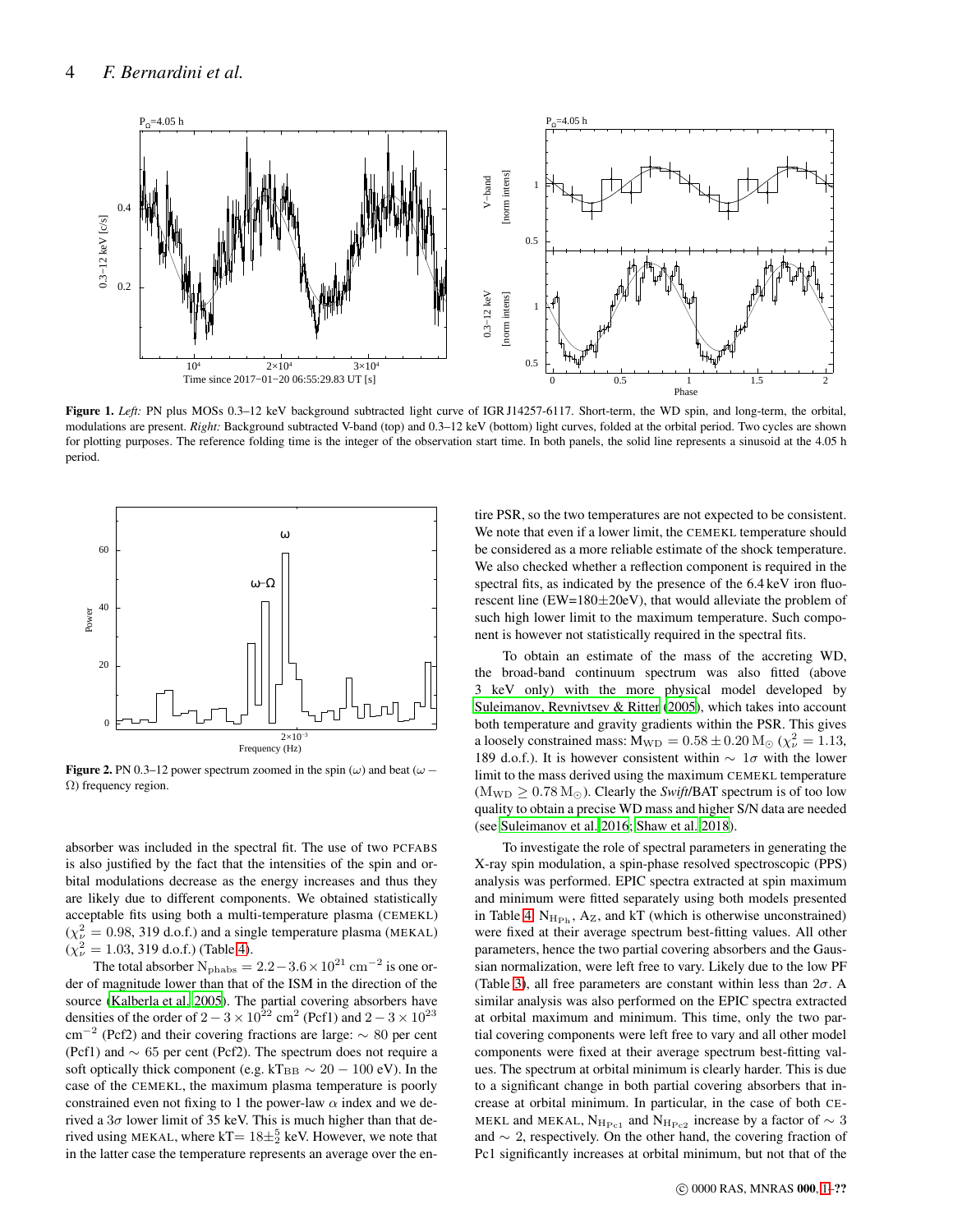

<span id="page-4-1"></span>Figure 3. *Left:* X-ray (PN plus MOSs) normalised spin-folded light curves in different energy intervals. Energy increases *from top to bottom*. Two spin cycles are shown for plotting purposes. The reference folding time is the integer of the observation starting time. The PF decreases as the energy increases (cfr Table [3\)](#page-2-1). *Right*: The spin light curve in the 0.3–12 keV band also reveals the first harmonic (see text).



<span id="page-4-2"></span>Figure 4. X-ray (PN plus MOSs) normalised orbital modulations in different energy intervals. Energy increases *from top to bottom*. Two cycles are shown for plotting purposes. The reference folding time is the integer of the observation starting time (Table [1\)](#page-2-0). The X-ray PF decreases as the energy increases (Table [3\)](#page-2-1).

higher density absorber (Pc2), which is found to be constant within  $3\sigma$  (Table [5\)](#page-5-1). Therefore, while we are unable to assess which of the two absorber is mainly responsible for the spin variability, the lower density one (Pc1) appears to be the major contributor to the orbital variability.

# <span id="page-4-0"></span>4 DISCUSSION AND CONCLUSIONS

IGR J14257-6117 lies very close to the galactic plane ( $b \sim -0.5^{\circ}$ ). The total galactic absorption in the source direction is high (1.6  $\times$  $10^{22}$  cm<sup>-2</sup> [Kalberla et al. 2005](#page-8-11)). However, N<sub>H</sub> derived from spectral fits is a factor of  $\sim$  4 − 7 lower than that, pointing toward a close-by galactic object (see also [Masetti et al. 2013](#page-8-1), for a similar conclusion derived from V-band absorption). To get an estimate of



Figure 5. Broadband unfolded spectrum of IGR J14257-6117. Post fit residuals are shown in the *lower panel*. Black points are *XMM-Newton*/PN data (0.3–10 keV), blue points are *Swift*/BAT data (15–80 keV). The fit is made simultaneously on all EPIC cameras, but for sake of readability, only the PN data are shown. The dotted line mark the 6.4 keV Gaussian component, while the solid line is the composite model.

the source distance we use near-IR data. IGR J14257-6117 is listed in the 2MASS catalog as 2MASS J14250758-6118578. It is only detected in the J-band, with J=  $16.194 \pm 0.096$  mag (upper limits of H > 14.8 and K > 14.4 mag). We dereddened it assuming  $N_H$  =  $2.9 \times 10^{21}$  cm<sup>-2</sup> (as derived from the average X-ray spectrum), which translates [\(Güver & Özel 2009](#page-8-15)) in A<sub>V</sub> = 1.3 (and A<sub>J</sub> = 0.34). For a CV in a 4.05 h orbit, a M3.5 donor with  $M_J = 7.1$  mag is expected [\(Knigge, Baraffe & Patterson 2011](#page-8-16)). Assuming that the donor is totally contributing to the J-band flux (when dereddened, J=15.85 mag) we derive a distance  $d = 563 \pm 225$  pc (assuming a 40 per cent uncertainty). Adopting this distance, we estimate the accretion luminosity as: L<sub>acc</sub> = GMM<sup> $/$ R</sup> ∼ L<sub>X,bol</sub> ∼ 7.6 × 10<sup>32</sup> erg/s, , where  $L_{\text{X,bol}}$  is evaluated over a the wide range 0.01– 100 keV. Adopting a conservative lower limit to the WD mass of 0.58 M⊙, this translates into an upper limit to the mass ac-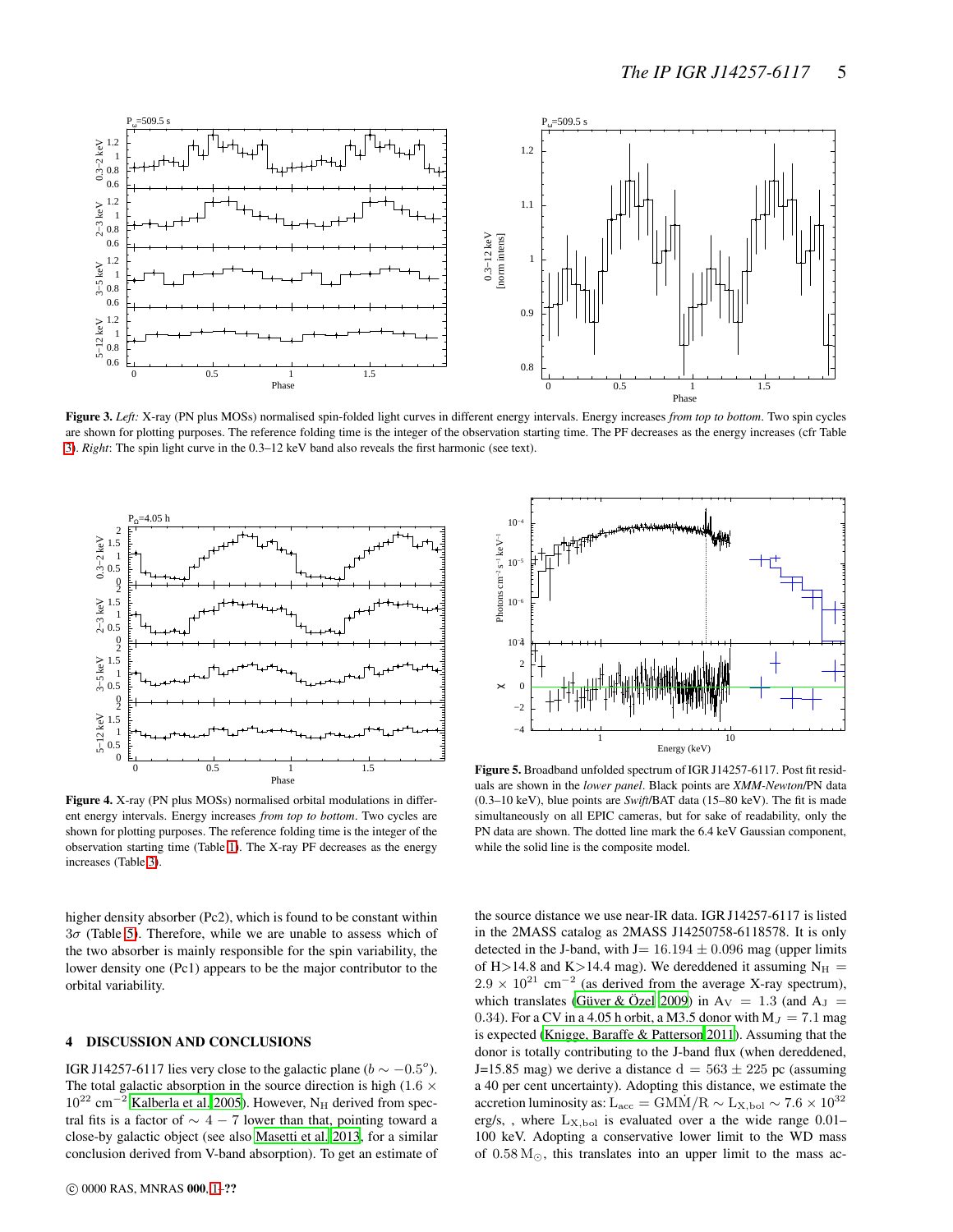| mod. | $\frac{\rm N_{H_{Ph}}}{10^{22}}$<br>$\rm cm^{-2}$                                                                        | $N_{\rm H_{Pc1}}$ <sub>10</sub> <sup>22</sup><br>$\rm cm^{-2}$ | cvf<br>$\mathcal{O}'_0$ | $N_{\rm H_{\rm P_{\rm C}2}}$ cvf<br>$10^{22}$<br>$\rm cm^{-2}$ | $\%$ | kT<br>keV | $\mathbf{n}$<br>$10^{-3}$ | $A_{Z}$                                                                                           | EW<br>keV       | $F_{0.3-10}$<br>10 <sup>-12</sup> | $F_{X, bol}$<br>10 <sup>-12</sup><br>$erg/cm2/s$ erg/cm <sup>2</sup> /s | $\chi^2$ /dof        |
|------|--------------------------------------------------------------------------------------------------------------------------|----------------------------------------------------------------|-------------------------|----------------------------------------------------------------|------|-----------|---------------------------|---------------------------------------------------------------------------------------------------|-----------------|-----------------------------------|-------------------------------------------------------------------------|----------------------|
| mek  | cemek <sup>a</sup> 0.22±0.10 1.87± $_{0.23}^{0.32}$ 81±3 20±2 65±4 > 35 <sup>b</sup> 10.0±0.5 1.3±0.3<br>$0.36 \pm 0.07$ | $3.1 \pm 0.8$                                                  |                         |                                                                |      |           |                           | $74\pm3$ $28\pm6$ $63\pm3$ $18\pm\frac{5}{2}$ $5.3\pm0.4$ $0.68\pm0.13$ $0.18\pm0.01$ $4.6\pm0.1$ | $0.18 \pm 0.02$ | $4.6 \pm 0.1$                     | $\sim$ 19.7<br>$\sim 21.1$                                              | 0.98/319<br>1.03/319 |

<span id="page-5-0"></span>Table 4. Parameters of the best fit models to the averaged broad-band spectrum. The absorbed 0.3–10 keV and unabsorbed bolometric (0.01–200 keV) fluxes are reported in the last two columns. Uncertainties are at  $1\sigma$  confidence level.

<sup>a</sup> Multi-temperature power-law index  $\alpha$  fixed to 1.

 $b$  3 $\sigma$  lower limit. The best fitting value is 80 keV, but poorly constrained.

<span id="page-5-1"></span>Table 5. Spectral parameters at maximum (Max) and minimum (Min) of the orbital modulation (Orb.). All other parameters are fixed to their average spectrum best-fit values. Uncertainties are at  $1\sigma$  confidence level.

| model Orb. |     |                                         |                      | $N_{\text{H}_{\text{Pc1}}}$ cvf $N_{\text{H}_{\text{Pc2}}}$ cvf<br>10 <sup>22</sup> cm <sup>-2</sup> % 10 <sup>22</sup> cm <sup>-2</sup> % | $\cot$             | $F_{0.3-10}$<br>$10^{-12}$<br>$\rm erg\,cm^{-2}\,s^{-1}$ | $\chi^2$ /dof        |
|------------|-----|-----------------------------------------|----------------------|--------------------------------------------------------------------------------------------------------------------------------------------|--------------------|----------------------------------------------------------|----------------------|
| cemek Max  | Min | $1.5 + 0.2$<br>$4.6 \pm 0.8$ 92 $\pm 1$ |                      | $80+1$ 15.2+1.2 58+2<br>$35+4$                                                                                                             | $71 + 5$           | $5.0 + 0.1$<br>$3.4 + 0.1$                               | 1.07/275<br>1.04/127 |
|            | Min | mek Max $2.4+0.3$<br>$6.4 + 1.0$        | $70 + 2$<br>$91 + 1$ | $25+2$<br>$48 + 5$                                                                                                                         | $60+2$<br>$71 + 4$ | $5.1 + 0.1$<br>$3.4 + 0.1$                               | 1.10/275<br>1.08/127 |

cretion rate,  $\dot{M} \leq 1.4 \times 10^{-10} M_{\odot} yr^{-1}$ . If the distance is much larger, as from the upper envelope of the distance estimate (∼900 pc), the mass accretion rate is bounded to an upper limit of  $\lesssim 4 \times 10^{-10}$  M<sub>☉</sub> yr<sup>-1</sup>. As in the case of the majority of IPs (e.g. see [Bernardini et al. 2012](#page-7-4), [2017](#page-7-2)), M˙ is found to be lower than the secular mass transfer rate predicted by models of the present day CV population, in the case of a binary above the orbital period gap evolving through magnetic braking in a 4-h orbit  $(\dot{M} \sim 5 \times 10^{-9} \,\mathrm{M}_{\odot} \,\mathrm{yr}^{-1})$ ; [Howell, Nelson & Rappaport 2001](#page-8-17)). These estimates should be considered with caution because a nonnegligible fraction of the X-ray emission could be reprocessed in the accretion flow (e.g. the magnetically confined accretion flow above the shock and the accretion disc) and radiated at lower energies. Low mass transfer rates have also been found in an increasing number of CVs above the 2-3 h orbital period gap using the effective temperature of the unheated primary, when detected (see [Pala et al. 2017](#page-8-18)).

IGR J14257-6117 is then an IP above the gap with a spin-toorbit period ratio  $P_{\omega}/P_{\Omega} \sim 0.03$ , and its position in the P<sub>ω</sub> vs P<sup>Ω</sup> plane (see Figure 6, left panel in [Bernardini et al. 2017\)](#page-7-2) falls where the majority of the systems of its class lie, confirming that the observed present day population of IPs is dominated by systems above the period gap. Whether the paucity of IP systems below the gap (see also [Pretorius & Mukai 2014](#page-8-19)), is due to selection effects in their discovery (faint X-ray sources) or indeed almost all IPs evolve into low-field Polars, still remains an open problem to be addressed with future sensitive X-ray survey missions such as *eROSITA*.

IGR J14257-6117 has been found to show the spin, the beat and orbital modulations. The spin variability is found to be much weaker than that at the orbital period. The energy dependence of the rotational modulation is a characteristic also found in the majority

of IP systems and consistent with the accretion curtain scenario [\(Rosen, Mason & Cordova 1988\)](#page-8-20) where the magnetically confined accretion occurs in an curtain-shaped flow. The hardening at spin minimum is due to the curtain pointing towards the observer when the absorption in the pre-shock flow is maximum. The spin variability indicates that matter is accreted via a disc. However, the detection of a non-negligible variability at the  $\omega - \Omega$  sideband implies that material is also overflowing the disc at a fraction of  $\sim$  45 per cent of the total flow. Such hybrid accretion geometry is also observed in many other IPs, indicating it is not so uncommon in these systems [\(Bernardini et al. 2012;](#page-7-4) [Hellier 2014;](#page-8-21) [Bernardini et al. 2017](#page-7-2)).

IGR J14257-6117 is also one of the members of the IP class that shows an X-ray light curve strongly modulated at the orbital period. Energy dependent X-ray orbital modulations appear to be a common property of IPs and, in some systems, also found to vary on timescales of years (see e.g. [Parker, Norton & Mukai 2005;](#page-8-22) [Bernardini et al. 2017\)](#page-7-2), with the unique case of FO Aqr that entered in a low state in spring 2016 and recovered its high state at the end of 2016 [\(Kennedy et al. 2016](#page-8-23), [2017](#page-8-24)). Long-term changes of the amplitudes of spin, orbital and beat variabilities were also observed in IPs at both X-rays [\(Norton et al. 1997](#page-8-25); [Beardmore et al. 1998;](#page-7-18) [Staude et al. 2008](#page-8-26)) and UV/optical wavelengths [\(de Martino et al.](#page-7-19) [1999](#page-7-19)), accompanied by moderate changes in their brightness. Such changes are ascribed to variations in the mass accretion rate, which in turn modifies the accretion geometry. In particular changes in the spin-to-beat amplitudes are interpreted as an increase or decrease of the disc-overflow contribution (see [Hellier 2014](#page-8-21)). The presence of a strong orbital and energy dependent modulation indicates absorbing material fixed in the orbital frame. The lack of a spectroscopic orbital ephemeris does not allow us to correctly locate the superior conjunction of the donor or the WD but, drawing similarities with other IPs also showing energy dependent orbital modulations, this material should be located at the outer disk rim, where the stream of material from the companion impacts the disc. The presence of a disc overflow further supports the scenario of an azimuthally extended region. Disc structures are also found in LMXBs seen at relatively high inclinations, the so-called "dippers", which show periodic dips at the orbital period, generally attributed to partial obscuration of the X-ray emitting source by a thickened ionised region of the accretion disc [\(Diaz Trigo](#page-7-20) et al. [2006](#page-7-20)). Sometimes the occurrence of dips is intermittent, as observed in Aql X-1 in two occasions [\(Galloway et al. 2016](#page-8-27)). In the ultra-compact binary 4U 1820-303 an orbital modulation is observed with amplitude changing with X-ray luminosity, but is not energy dependent [\(Zdziarski et al. 2007](#page-8-28)). Such variations have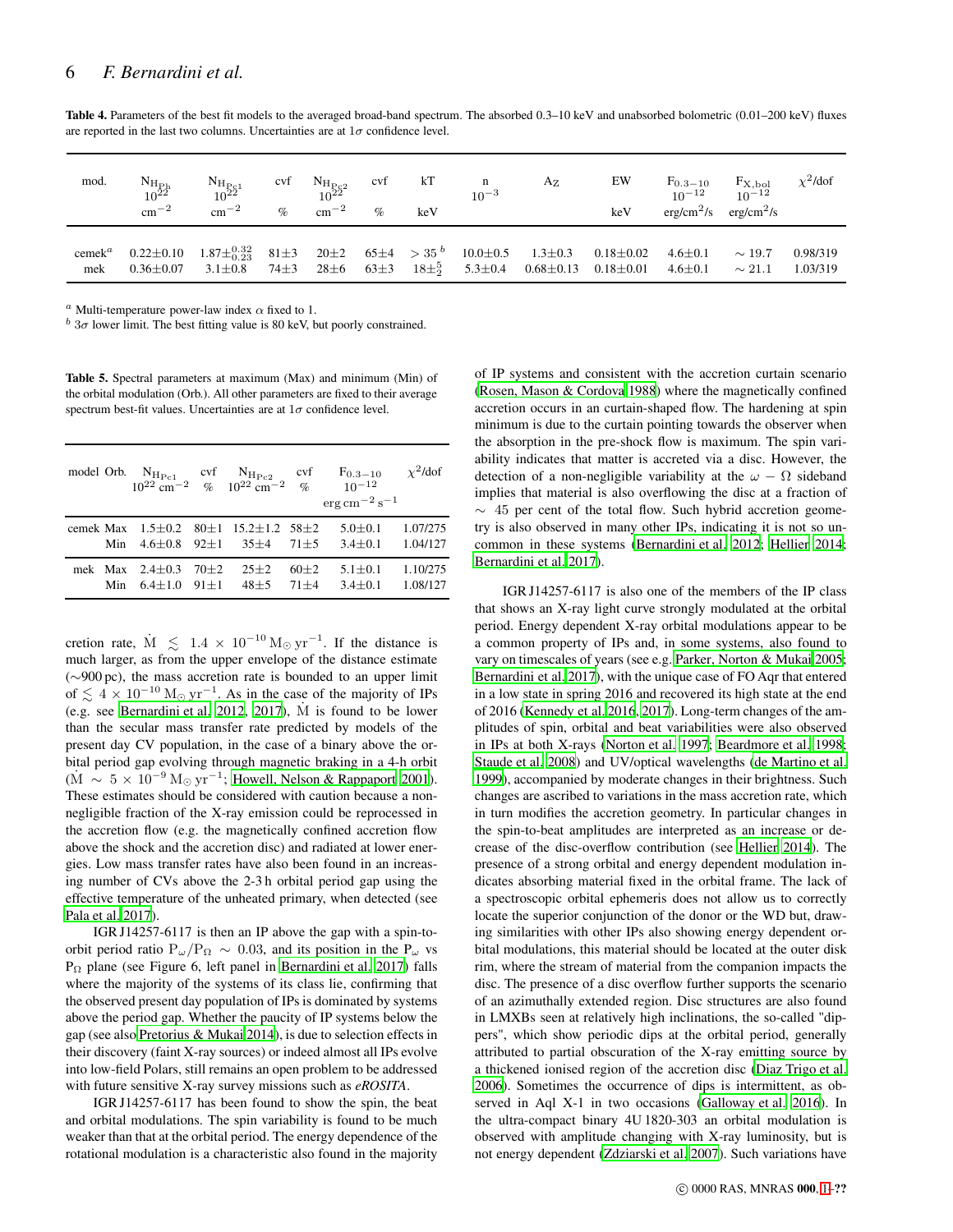been claimed to arise from changes in the mass accretion rate due to disc precession in both systems. Similar interpretation of a precessing disc was given for the IPs showing X-ray orbital modulations with amplitude changing with time [\(Parker, Norton & Mukai](#page-8-22) [2005](#page-8-22); [Norton & Mukai 2007\)](#page-8-29). Whether the changes in mass accretion rate are due to disc precession or to variable mass transfer rate from the donor star is however unclear. The X-ray emission in these systems would then be viewed through higher density columns at different epochs, along the precessing period. The high density material (up to  $10^{23}$  cm<sup>-2</sup>) would then produce a large orbital modulation, expected to reach 100 per cent at 1 keV, and a significant modulation up to 10 keV [\(Norton & Watson 1989;](#page-8-30) [Parker, Norton & Mukai 2005](#page-8-22)). In IGR J14257-6117 we have inferred the presence of two local partial covering absorbers with high column densities:  $N_{\text{H,per1}} \sim 2 \times 10^{22} \text{ cm}^{-2}$ , cfv1∼ 80 per cent and  $N_{\text{H,pcf2}} \sim 2 \times 10^{23} \text{ cm}^{-2}$ , cfv2 $\sim 60$  per cent. With the present data we are unable to definitively assess which of them is responsible for the weaker spin amplitude variability and the large orbital modulation, although the lower density complex absorber (pcf1) appears to be the major contributor to the orbital modulation.

We then inspected whether the large amplitude orbital variability in IGR J14257-6117 fits into a general scheme of IPs with a modulation that increases with the increasing X-ray luminosity and thus mass accretion rate. An essential parameter to assess this is the binary inclination, which is not well determined in IPs, but it is proposed to be in excess of  $60^\circ$  in all IPs showing X-ray orbital modulations [\(Parker, Norton & Mukai 2005](#page-8-22)). We then collected the modulation depths  $5$ , as measured from ASCA data in the 0.7–2 keV rage, for 12 IPs. For these systems we also collected the distance estimates and when available their binary inclination<sup>[6](#page-6-1)</sup> (see Sect. [A\)](#page-6-2). We enlarged the sample to 17 sources by including five additional systems found by us to show orbital modulations: IGR J14257-6117, Swift J0927.7-6945 (henceforth J0927) and Swift J2113.5+5422 (henceforth J2113) [\(Bernardini et al. 2017\)](#page-7-2), as well as V709 Cas and NY Lup studied in [Mukai et al.](#page-8-9) [\(2015](#page-8-9)). For consistency, we evaluated the modulation depth as defined in Parker et al. 2005. For all sources in the sample, we computed their unabsorbed bolometric luminosity in the 0.01–100 keV range (see Sect. [A\)](#page-6-2) as a proxy of the mass accretion rate at the epoch of the observation. For V1223 Sgr, V405 Aur, and PQ Gem there are two epochs of observations and thus both are included in the analysis. As shown in Table [A1,](#page-7-21) IGR J14257-6117 and FO Aqr (in 1997), have shown the strongest orbital modulation depth (almost 100 per cent), although J0927, BG CMi have consistent modulation depths within their uncertainties. These are found at relatively high luminosity (1 –  $6 \times 10^{33}$  erg s<sup>-1</sup>), but only FO Aqr and BG CMi are known to be moderately high inclination systems. Possibly BG CMi, similarly to FO Aqr, has a higher binary inclination than the lower limit estimated so far. Similar or even higher luminosity levels are however found in other systems showing weaker (20–60 per cent) orbital modulation depths. While distances could strongly affect the derived luminosities, the fact that systems at low inclinations, such as NY Lup, YY Dra and V1223 Sgr have weak orbital modulation depths may suggest that the binary inclination plays a key role in shaping the orbital modulation

<span id="page-6-0"></span><sup>5</sup> It is defined as the peak-to-peak amplitude of the sinusoid used to fit each light curve folded at the orbital period, divided by the maximum flux of the sinusoid. The mean level, amplitude and phase of the sinusoid were left free to vary in the fit.

in these systems. For the three IPs for which two epochs are available, no clear relation with luminosity is found, but small changes in depths could indicate slight variations in the azimuthal structure of the responsible region. Considering only systems for which the detection of an orbital modulation is above  $3\sigma$ , we are left with nine IPs for which no clear relation with the luminosity, and thus the mass accretion rate, is found<sup>[7](#page-6-3)</sup>. Unless true distances are greatly different, the lack of a statistically significant correlation of the orbital modulation depths with the luminosity could favour a scenario where the sample, although still poor, would be mainly constituted by moderate-high binary inclination ( $\gtrsim 50 - 60^{\circ}$ ) systems, with the only exception being the peculiar low-inclination TX Col (see [Ferrario & Wickramasinghe 1999](#page-8-31)). The the lack of X-ray eclipses in IGR J14257-6117, J2113, and J0927 also poses an upper limit to the inclination of these systems,  $i \lesssim 70^{\circ}$ . Future precise parallaxes of the sample that will soon be available with Gaia DR2 release, will allow firmer conclusions.

We here finally note that the discovery of IGR J14257-6117 as an additional strongly orbital modulated IP makes these systems ideal targets to be monitored for possible variations in their orbital modulation depth. This would allow to assess whether this feature is stable or may hint to a precessing disc or changes in the mass accretion rate. Further observations, especially optical spectroscopy, will be extremely useful to determine the true inclination of this binary.

# <span id="page-6-2"></span>APPENDIX A: ORBITAL MODULATION DEPTHS AND BOLOMETRIC LUMINOSITIES OF THE IP SAMPLE

To explore a possible relation among the orbital modulation depth, the bolometric luminosity and the inclination, we collected the sources presented in [Parker, Norton & Mukai](#page-8-22) [\(2005](#page-8-22)) that were observed with *ASCA*. We selected *ASCA* data since, due to the effect of the photoelectric absorption, our analysis concentrates in the soft X-ray bands, where the orbital modulations are higher. Two of these sources were also later observed jointly by *XMM-Newton* and  $NuSTAR$ , namely V1223 Sgr, and NY Lup, together with V709 Cas [\(Mukai et al. 2015](#page-8-9)). We also included those data in our analysis. Finally, we add three other IPs that were recently observed by *XMM-Newton* to show X-ray orbital modulations, namely J0927 and J2113 [\(Bernardini et al. 2017](#page-7-2)), plus IGR J14257-6117 (Table [A1\)](#page-7-21). For the above 5 sources, the orbital modulation depths as defined by [Parker, Norton & Mukai](#page-8-22) [\(2005](#page-8-22)) were computed in the same 0.2-7 keV range, for uniformity.

In order to estimate the source bolometric (0.01–100 keV) fluxes we proceeded as follow. For those sources observed with  $ASCA$ , we downloaded the public archival BAT 105-month spectra<sup>[8](#page-6-4)</sup>. Since the spectra span a long period of time that does not overlap with the ASCA observations, they have been fitted alone. The fits were performed once with a one temperature collisionally-ionized diffuse gas and once with a cooling flow model (APEC and MKCFLOW in XSPEC, respectively). We here note that a similar result within uncertainties could be obtained using a CEMEKL model. Then, we fitted the ASCA spectra with the APEC model and MKCFLOW, with a complex absorber as necessary to achieve a reasonable fit. Then we re-fitted the ASCA spectra fixing the temperature to the

<span id="page-6-1"></span> $^6$  Koji Mukai Website (https://asd.gsfc.nasa.gov/Koji.Mukai/iphome/iphome.html) $^8$  https://swift.gsfc.nasa.gov/results/bs105mon/

<span id="page-6-4"></span><span id="page-6-3"></span><sup>7</sup> We do not attempt to relate directly the orbital depth with the mass accretion rate due to the additional uncertainty in the WD mass estimates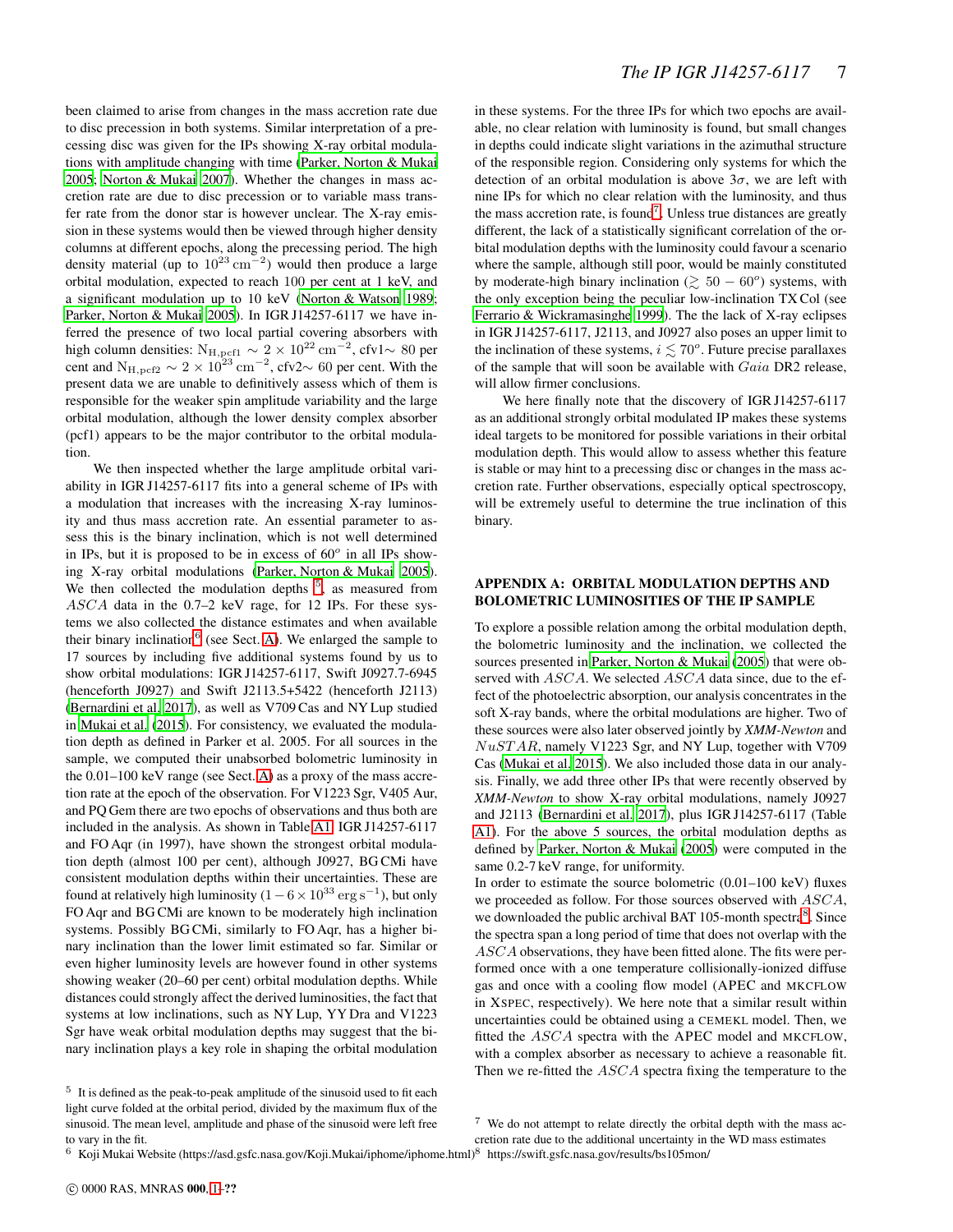<span id="page-7-21"></span>Table A1. Main parameters of the IP sample: the orbital modulation depth in the  $0.2-7$  keV range, the bolometric  $(0.01-100 \text{ keV})$  luminosity  $(L)$ , the distance (d), and binary inclination, when available. The instrument(s) (ins.) used to perform the observation is also reported, where A stands for ASCA, X+N for *XMM-Newton*+NuST AR, and X for *XMM-Newton*.

| Source                    | ins.  | depth        | L                                                                       | d                                        | ib       |
|---------------------------|-------|--------------|-------------------------------------------------------------------------|------------------------------------------|----------|
|                           |       | $\%$         | $10^{32}$ erg s <sup>-1</sup>                                           | pc                                       | deg      |
| V1025 Cen                 | A     | $3 \pm 3$    | $2.12\pm^{2.2}_{1.4}$                                                   | $230\pm\frac{70}{70}$ [1]                |          |
| <b>BG</b> CM <sub>i</sub> | А     | $82 \pm 9$   | $42.0 \pm \substack{17.9 \\ 13.3}$                                      | $553\pm_{86}^{75}$ [1]                   | 55-75    |
| V1223 Sgr                 | A     | $28 \pm 3$   | $127.5\pm_{37.8}^{56.6}$                                                | $527\pm_{43}^{54}$ [2]                   | 16-40    |
|                           | X+N   | $11 \pm 2$   | $^{178.3\pm^{99.5}_{70.4}}$                                             |                                          |          |
| V2400 Oph                 | А     | $4\pm 2$     | $26.8\pm_{16.3}^{42.0}$                                                 | $280\pm_{100}^{150}$ [2]                 | 10:      |
| AO Psc                    | А     | $47 \pm 5$   | $20.1\pm_{13.0}^{35.9}$                                                 | $330\pm_{120}^{180}$ [2]                 | 60:      |
| YY Dra                    | А     | $9 \pm 4$    | $1.1\pm^{0.7}_{0.6}$                                                    | $155\pm^{35}_{35}$ [3]                   | $42\pm5$ |
| <b>V405 Aur</b>           | A     | $6 \pm 2$    | $26.0\pm_{17.5}^{59.8}$                                                 | $380\pm_{130}^{210}$ [2]                 |          |
|                           | А     | $21 \pm 4$   | $17.4\pm^{33.0}_{11.5}$                                                 |                                          |          |
| FO Aqr                    | А     | $102 \pm 13$ | $61.5 \pm \frac{106.0}{39.7}$                                           | $450\pm_{160}^{240}$ [2]                 | 65:      |
| PQ Gem                    | A     | $10 \pm 3$   |                                                                         | $510\pm_{180}^{280}$ [2]                 |          |
|                           | А     | $3 \pm 4$    | $\substack{55.0\pm\substack{125.7\\38.5\\34.6\pm\substack{67.6\\23.7}}$ |                                          |          |
| TV Col                    | A     | $47 \pm 6$   | $42.0\pm_{7.3}^{7.5}$                                                   | $368\pm^{17}_{15}$ [2]                   | 70:      |
| TX Col                    | А     | $58 \pm 6$   | $43.0\pm_{28.7}^{59.1}$                                                 | $591\pm^{135}_{175}$ [1]                 | $<$ 25   |
| V1062 Tau                 | A     | $35 \pm 12$  | $325.9 \pm 423.2$<br>$198.0$                                            | $1400\pm\substack{700\\500}[2]$          |          |
| V709 Cas                  | $X+N$ | $19 \pm 1$   | $7.0 \pm \substack{1.6 \\ 1.4}$                                         | $230\pm^{20}_{20}$ [4]                   |          |
| NY Lup                    | $X+N$ | < 10         | $100.8 \pm_{54.8}^{108.5}$                                              | 690 $\pm_{150}^{150}$ [3]                | 25-58    |
| J0927                     | X     | $91 \pm 2$   | $14.5\pm_{10.1}^{20.2}$                                                 | $670\pm_{268}^{268}$ [5] <sup>a</sup>    |          |
| J14257                    | X     | $95 \pm 3$   | $8.3\pm_{6.3}^{16.2}$                                                   | $563\pm^{225}_{225}$ [6] <sup>a</sup>    |          |
| J2113                     | Χ     | $76 \pm 1$   | $19.5 \pm^{29.3}_{14.4}$                                                | $750\pm\frac{300}{300}$ [5] <sup>a</sup> |          |

<sup>a</sup> We assumed a 40 per cent uncertainty on the distance.

 $<sup>b</sup>$  See Koji Mukai Website and more reference therein</sup>

(https://asd.gsfc.nasa.gov/Koji.Mukai/iphome/iphome.html).

Distances from: [1] [Ak et al. \(2008\)](#page-7-22) [2]; [Parker, Norton & Mukai \(2005\)](#page-8-22); [3] Koji Mukai Website; [4] [Bonnet-Bidaud et al. \(2001\)](#page-7-23); [5] [Bernardini et al. \(2017](#page-7-2)); [6] This work. Uncertain distances are reported

with a side colon.

best-fit values first found for the BAT spectra alone. To be conservative, we used the range of luminosity obtained from the minimum and maximum fluxes among the four spectral fits to the ASCA spectra. For the three sources simultaneously observed with *XMM-Newton* and  $NuSTAR$ , the broad band spectrum was fitted with similar models. For J0927, J2113 and IGR J14257-6117 we used instead their best fitting broad-band spectral models presented in [Bernardini et al. \(2017\)](#page-7-2) and in this work, respectively. We here note that for those IPs showing a soft X-ray blackbody component (see [Bernardini et al. 2017](#page-7-2)), the range of minimum and maximum bolometric fluxes encompass this component.

Then luminosities were computed using distances reported in the literature. When available, the estimate of the binary inclination were also collected (see Table [A1\)](#page-7-21).

# ACKNOWLEDGMENTS

FB is founded by the European Union's Horizon 2020 research and innovation programme under the Marie Sklodowska-Curie grant agreement n. 664931. DdM acknowledges financial support from the Italian Space Agency and National Institute for Astrophysics, ASI/INAF, under agreements ASI-INAF I/037/12/0 and and ASI-INAF n.2017-14-H.0. This work is based on observations obtained with *XMM-Newton*, an ESA science mission with instruments and contributions directly funded by ESA Member States; with *Swift*, a National Aeronautics and Space Administration (NASA) science mission with Italian participation. This work has also made use of the the Two Micron All Sky Survey (2MASS), a joint project of the University of Massachusetts and the Infrared Processing and Analysis Center (IPAC)/Caltech, funded by NASA and the NSF.

### **REFERENCES**

- <span id="page-7-6"></span>Aizu K., 1973, Prog. Theor. Phys., 49, 1184
- <span id="page-7-22"></span>Ak T., Bilir S., Ak S., Eker Z., 2008, MNRAS, 13, 133
- <span id="page-7-9"></span>Arnaud K. A., 1996, in Astronomical Society of the Pacific Conference Series, Vol. 101, Astronomical Data Analysis Software and Systems V, Jacoby G. H., Barnes J., eds., p. 17
- <span id="page-7-10"></span>Baumgartner W., Tueller J., Markwardt C., Skinner G., Barthelmy S., Mushotzky R., Evans P., Gehrels N., 2013, ApJS, 297, 19
- <span id="page-7-18"></span>Beardmore A. P., Mukai K., Norton A. J., Osborne J. P., Hellier C., 1998, MNRAS, 297, 337
- <span id="page-7-15"></span>Beardmore A. P., Osborne J. P., Hellier C., 2000, MNRAS, 315, 307
- <span id="page-7-4"></span>Bernardini F., de Martino D., Falanga M., Mukai K., Matt G., Bonnet-Bidaud J.-M., Masetti N., Mouchet M., 2012, A&A, 542, A22
- <span id="page-7-5"></span>Bernardini F., de Martino D., Mukai K., Falanga M., 2014, MN-RAS, 445, 1403
- <span id="page-7-17"></span>Bernardini F. et al., 2013, MNRAS, 435, 2822
- <span id="page-7-2"></span>Bernardini F., de Martino D., Mukai K., Russell D. M., Falanga M., Masetti N., Ferrigno C., Israel G., 2017, MNRAS, 470, 4815 Bird A. J. et al., 2016, ApJS, 223, 15
- <span id="page-7-12"></span><span id="page-7-1"></span>Blackburn J. K., 1995, in Astronomical Society of the Pacific Conference Series, Vol. 77, Astronomical Data Analysis Software and Systems IV, Shaw R. A., Payne H. E., Hayes J. J. E., eds., p. 367
- <span id="page-7-23"></span>Bonnet-Bidaud J.-M., Haberl F., Ferrando P., Bennie P., Kendziorra E., 2001, A&A, 365, 282
- <span id="page-7-7"></span>Cropper M., Wu K., Ramsay G., Kocabiyik A., 1999, MNRAS, 306, 684
- <span id="page-7-0"></span>Cusumano G., La Parola V., Segreto A., Ferrigno C., Maselli A., Sbarufatti B., Romano P. e., 2010, A&A, 524, 64
- <span id="page-7-11"></span>Dall'Osso S., Israel G., Stella L., Possenti A., Perozzi E., 2003, ApJ, 599, 485
- <span id="page-7-16"></span>de Martino D., Matt G., Belloni T., Haberl F., Mukai K., 2004, A&A, 415, 1009
- <span id="page-7-19"></span>de Martino D., Silvotti R., Buckley D. A. H., Gänsicke B. T., Mouchet M., Mukai K., Rosen S. R., 1999, A&A, 350, 517
- <span id="page-7-8"></span>den Herder J. W. et al., 2001, A&A, 365, L7
- <span id="page-7-20"></span>Diaz Trigo M., Parmar A., Boirin L., Mendez M., Kaastra J. S., 2006, A&A, 445, 179
- <span id="page-7-13"></span>Done C., Osborne J., Beardmore A., 1995, MNRAS, 276, 483
- <span id="page-7-14"></span>Ezuka H., Ishida M., 1999, ApJS, 120, 277
- <span id="page-7-3"></span>Ferrario L., de Martino D., Gänsicke B. T., 2015, Space Sci. Rev., 191, 111